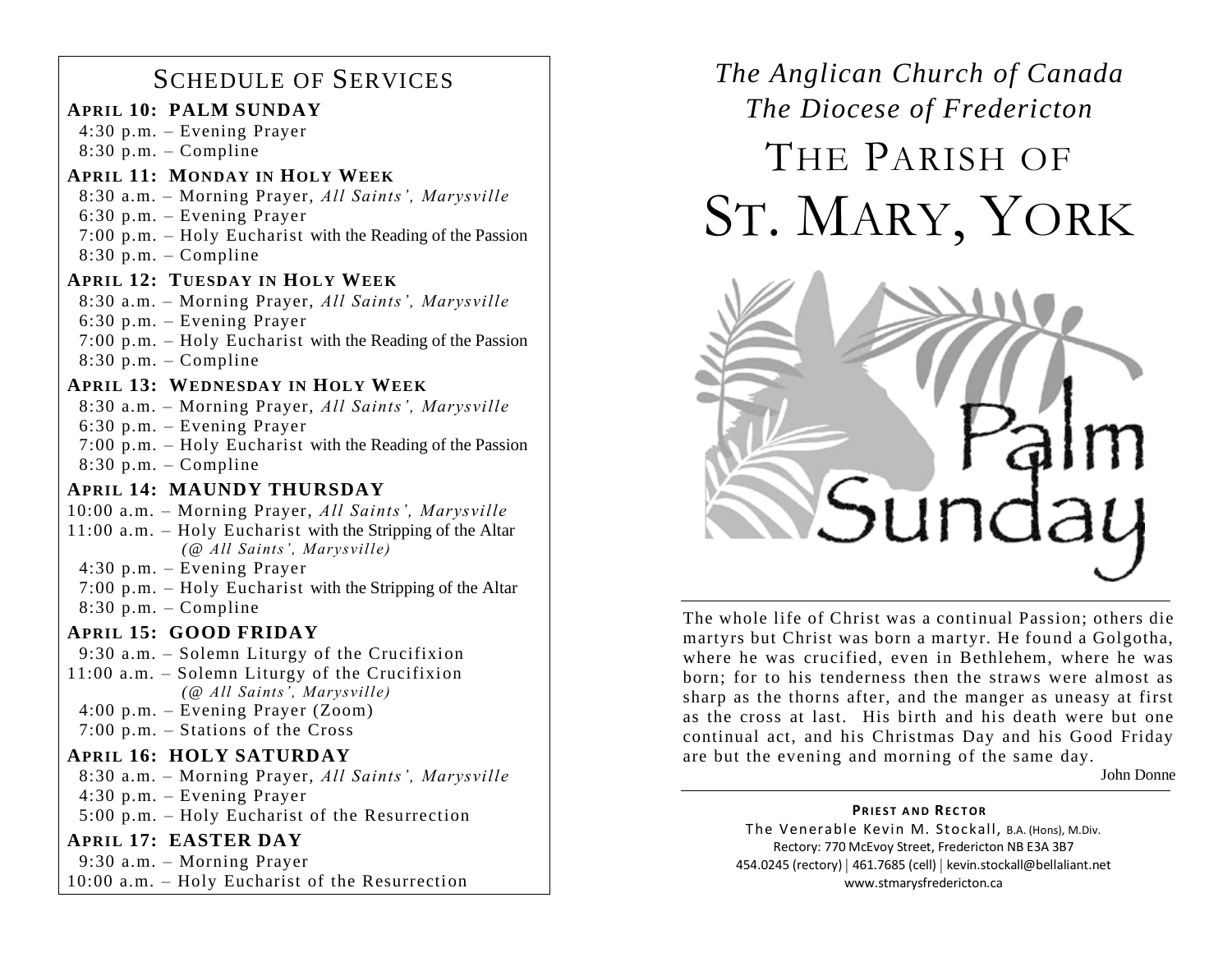## From the Rector --

The point of this Sunday, which Christians for more than sixteen hundred years have called Palm Sunday; and which they have marked with joyful processions of palms and branches*,* is simply this: that, as we walk the Way of the Cross with Christ in these coming days, we might better follow Him each and every day with a livelier and a living faith: a faith that is transformed by re-living these days; a faith that, as a result, has the power to transform all of our days.

This is the week when we journey in heart and mind into the mystery of Christ's death and resurrection: the story of God giving Himself, full and entire, for our salvation. And yet, what we celebrate this day, and in the days to come, is not really the entire story. The story which we hear this morning, which we will hear throughout the days of this week, is complete for us only when we hear and listen not just with our ears but with our hearts; and then, having both heard and listened, when we commit ourselves to living it every day. That's when Palm Sunday and Holy Week start to be the days that they were intended to be: days that we enter into so that they might enter into us.

Palm Sunday is not really a day for the faint of heart. It starts out in celebration but it ends in disaster; in a dismal story of shame and betrayal; of rejection and suffering and horror and death: the whole human story writ small. And, for some, the temptation will be to just fast forward through this week: to leave off today with Christ's triumphal entry into Jerusalem and to pick up next Sunday with the Resurrection, without all the messy stuff that comes in between.

But if we do so, we empty the Gospel of its full power; we relegate it to the level of fairy tale at best, and psychological horror at worst; because what Palm Sunday and Holy Week tell us, when we are ready to listen; when we are ready to see all of its images, both glorious and horrific, is that God has reached out to heal even the very worst of human suffering and shame; that God has spoken a Word that both challenges those who live in comfort and comforts those who live with violence and disease. And when we chose to read only those bits of the story that warm and comfort us, we fail to enter into the full reality of what Christ does for us; and we risk never being transformed to the very centre of our lives.

This week, of all weeks, reminds us that Christ stared into the full reality of this world's brokenness and pain to redeem us wholly, fully, and completely. He took upon Himself the weight of all that humanity faces that humanity might be freed from that weight.

So, no matter where you are, whether attending one or many of the services we have scheduled or at your desk at work or at your kitchen table at home or in front of your computer or tablet; in every place find some way to shape your week and your life in the pattern of the Cross, in the pattern of humility and sacrifice which we see in Christ this morning.

On Palm Sunday and in Holy Week the Church bids us to leave behind our daily preoccupations that we might instead devote ourselves to following this powerless victim as he walks the Way of the Cross, that we might discover, on the other side of His death, His risen power: sorrow defeated and victory won; for us, in every place and in every situation.

> Now to the gate of my Jerusalem, The seething holy city of my heart, The saviour comes. But will I welcome him? Malcolm Guite, "Palm Sunday"

> > $\ast$

**THE SCHEDULE OF SERVICES** from Palm Sunday through to Easter Day has been posted to the bulletin board in the Narthex. It has also been included in your Easter letter that was emailed or mailed this past. Please set aside the time needed to participate as fully as possible in the Church's life and worship in these holy days.

**ORDINATION OF CAPTAIN NICHOLAS SAULNIER:** Archbishop David Edwards has announced his intention to ordain Captain Nicholas Saulnier, currently a 3<sup>rd</sup> Year student at Wycliffe College in Toronto, as deacon in the Church of God on the **Saturday Ember Day, June 11th**, at 2:00 p.m. at St. George's Anglican Church in the Parish of Moncton. Captain Saulnier is expected to start his work in the Parishes of St. Mary, York, Marysville, and Stanley shortly after his ordination. Please keep him in your prayers as he prepares for this foundational day in his ministry as he responds to God's call to servanthood.

We acknowledge that the land on which we gather is the traditional unceded territory of the Wəlastəkwiyik (Wolastoqiyik) Peoples. This territory is covered by the "Treaties of Peace and Friendship" which Wəlastəkwiyik (Wolastoqiyik), Mi'kmaq, and Passamaquoddy Peoples first signed with the British Crown in 1726. The treaties did not deal with surrender of lands and resources but in fact recognized Mi'kmaq and Wəlastəkwiyik (Wolastoqiyik) title and established the rules for what was to be an ongoing relationship between nations.

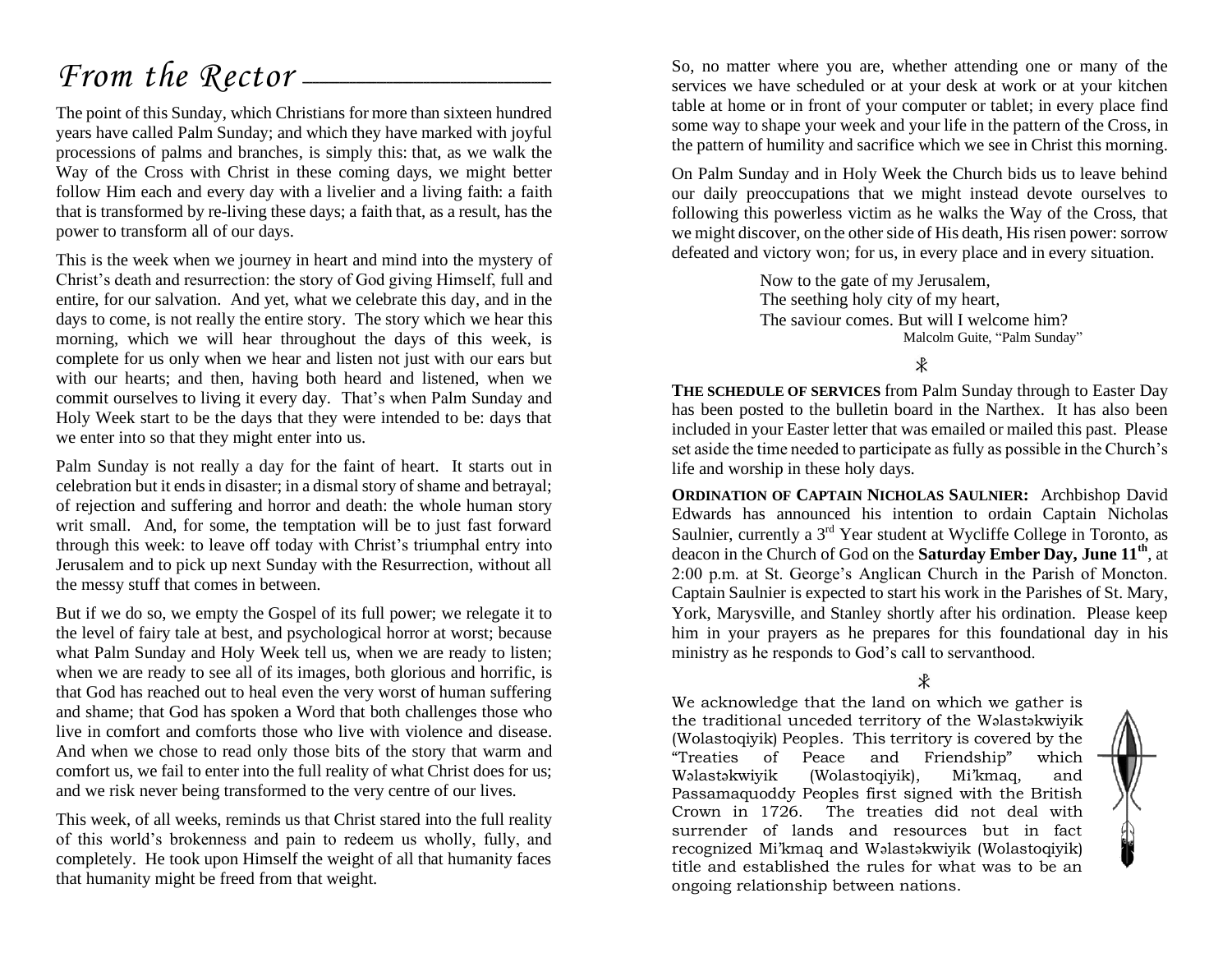and being found in fashion as a man, he humbled himself, and became obedient unto death, even the death of the cross. Wherefore God also hath highly exalted him and given him the name which is above every name; that at the Name of Jesus every knee should bow, of things in heaven, and things in earth, and things under the earth; and that every tongue should confess JESUS CHRIST IS LORD, to the glory of God the Father.

#### *Psalm 22:12-21:*

12 MANY oxen are come about me; / strong bulls of Bashan close me in on every side.

13 They gape upon me with their mouths, / as it were a ramping and a roaring lion.

14 I am poured out like water, and all my bones are out of joint; / my heart also in the midst of my body is even like melting wax.

15 My strength is dried up like a potsherd, and my tongue cleaveth to my gums, / and thou bringest me into the dust of death.

16 For many dogs are come about me, / and the council of the wicked layeth siege against me.

17 They pierced my hands and my feet; I may count all my bones: / they stand staring and looking upon me.

18 They part my garments among them, / and cast lots upon my vesture.

19 But be not thou far from me, O LORD;/ thou art my succour, haste thee to help me.

20 Deliver my soul from the sword, / and my life from the power of the dog.

21 Save me from the lion's mouth; / thou hast heard me also from among the horns of the wild oxen.

#### **THE PASSION NARRATIVE**

*(please see the leaflet)*

*The congregation, except for the readers, may be seated for the reading of the first part of the Passion Narrative. Everyone is asked to stand when the Narrator begins the final paragraph on the second page, which describes the arrival of Jesus at Golgotha.*

# THE SIXTH SUNDAY IN LENT PALM SUNDAY

### April 9 & 10, 2022

*Christ our Lord became obedient unto death: O come, let us worship.*

> Holy Eucharist with the Liturgy of the Palms

#### **THE BLESSING OF THE PALMS**

- Priest: Hosanna to the Son of David! Blessed is He who comes in the Name of the Lord!
- People: **O King of Israel: Hosanna in the Highest!**
- Priest: The Lord be with you.
- People: **And with thy spirit.**
- Priest: As we stand let us pray.
- Priest: O God, whose Son for our salvation came down from heaven, and, when the hour of His Passion was at hand, willed to enter into Jerusalem riding upon an ass, and to be hailed as King by the multitude: Increase the faith of those who trust in Thee, and mercifully hear the prayers of thy suppliants. Let thy manifold mercies come upon us; and vouchsafe to bless these crosses of palms, that all who carry them may be filled with Thy benediction; and grant that as the Hebrew children met the same Thy Son our Lord Jesus Christ, with branches of palms in their hands, crying Hosanna in the Highest, so we also, carrying these emblems, may with good works go forth to meet Christ and attain to everlasting peace and joy; through the same Jesus Christ our Lord. **Amen.**